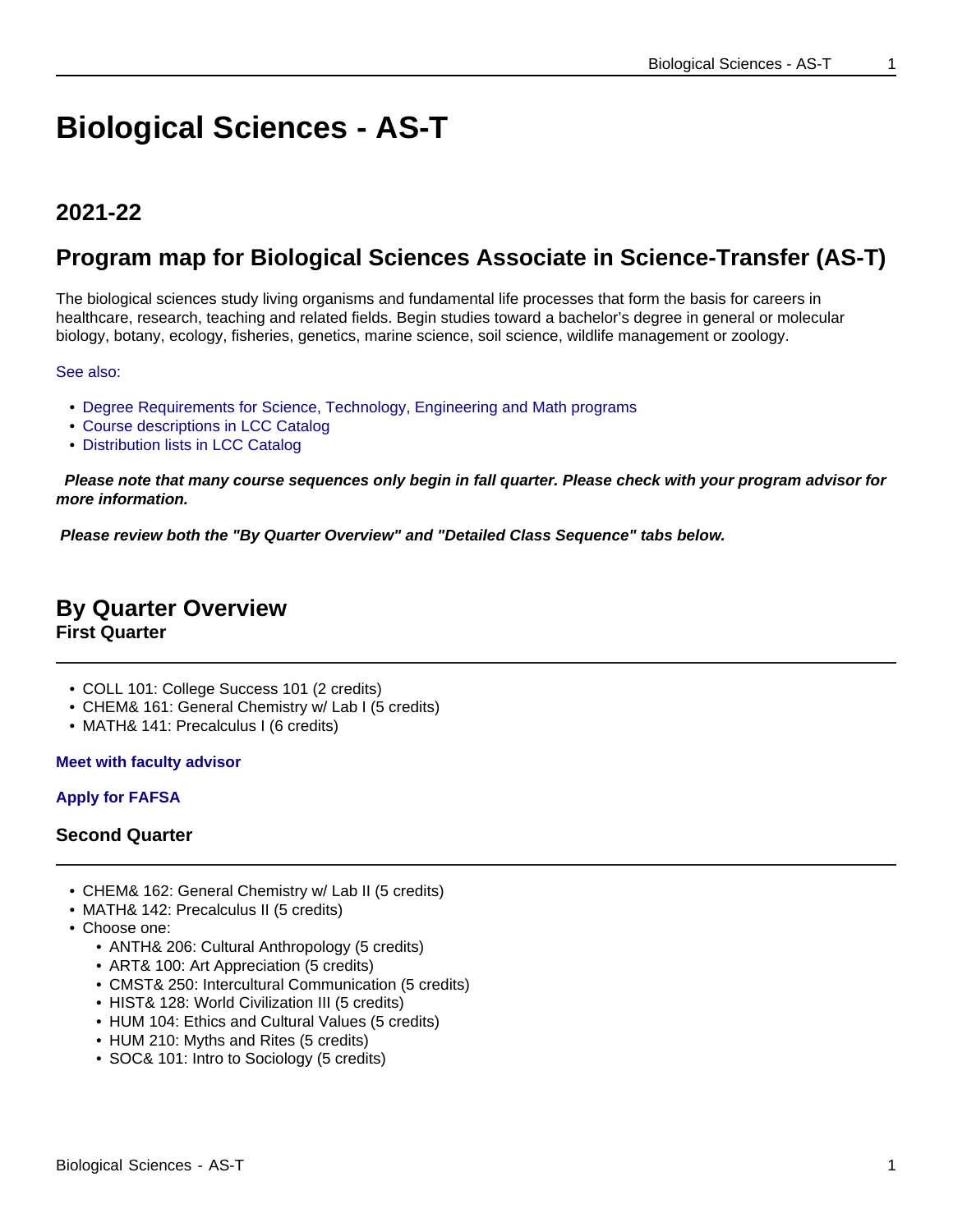## **Meet with faculty advisor**

#### **Decide on transfer university; research transfer requirements; contact transfer university advisor**

## **Third Quarter**

- CHEM& 163: General Chemistry w/ Lab III (5 credits)
- ENGL& 101: English Composition I (5 credits)
- Choose one:
	- ANTH& 204: Archaeology (5 credits)
	- CDS 101: Intro to Addictions/Chemical Dependency (5 credits)
	- ECON 105: Introduction to Economics (5 credits)
	- HIST& 128: World Civilization III (5 credits)
	- POLS& 202: American Government (5 credits)
	- PSYC& 100: General Psychology (5 credits)
	- SOC& 101: Intro to Sociology (5 credits)

#### **Meet with faculty advisor**

## **Fourth Quarter (Summer)**

- Choose one:
	- ART& 100: Art Appreciation (5 credits)
	- HUM 104: Ethics and Cultural Values (5 credits)
	- MUSC& 105: Music Appreciation (5 credits)

## **Fifth Quarter**

- BIOL& 221: Majors Ecology/Evolution w/ Lab (5 credits)
- MATH& 151: Calculus I (5 credits)
- CHEM& 261: Organic Chemistry w/ Lab I (5 credits)

#### **Meet with faculty advisor**

#### **Apply for FAFSA**

**Contact transfer university advisor**

#### **Apply to transfer university**

#### **Sixth Quarter**

- BIOL& 222: Majors Cell/Molecular w/ Lab (5 credits)
- MATH& 152: Calculus II (5 credits)
- CHEM& 262: Organic Chemistry w/ Lab II (5 credits)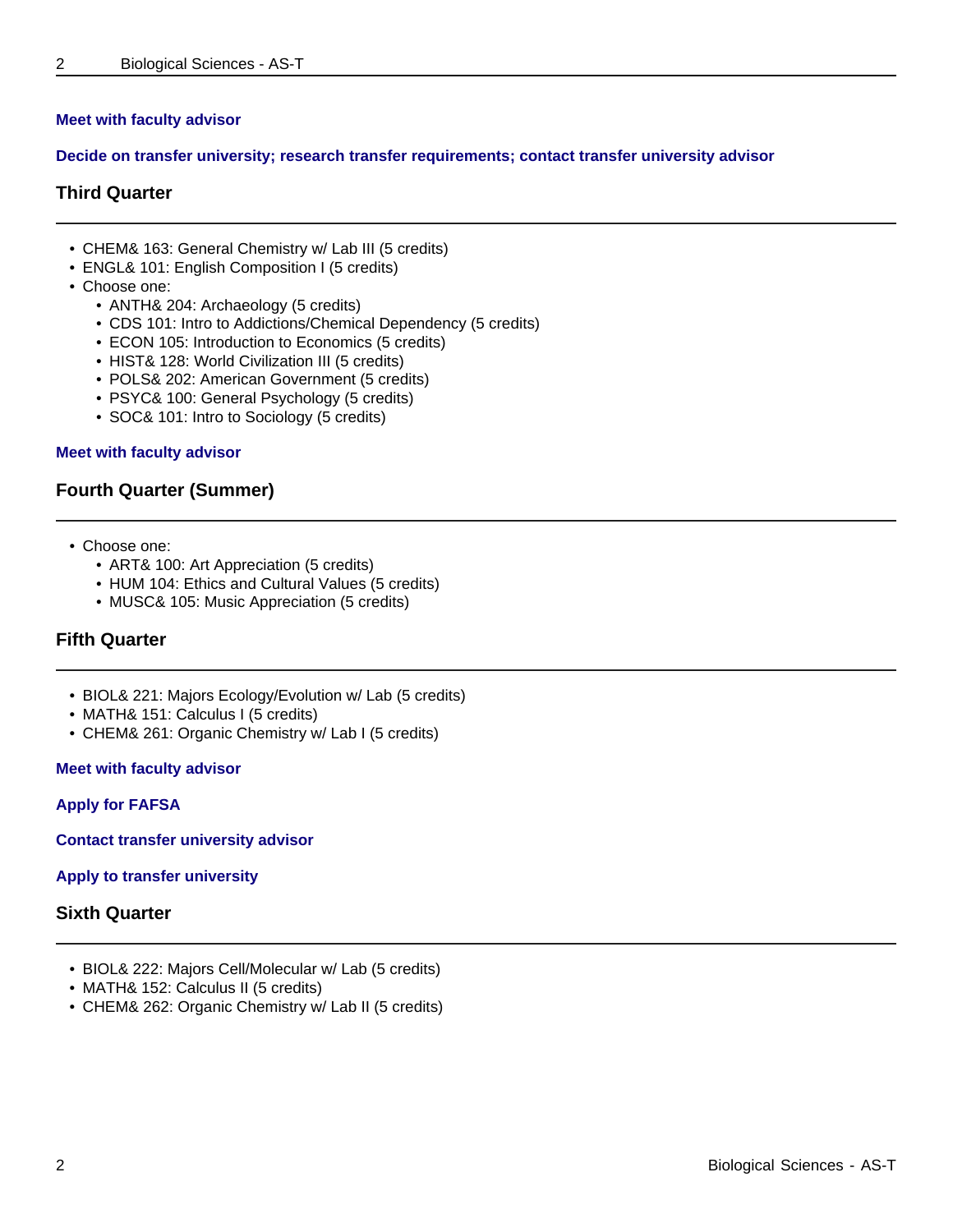#### **Meet with faculty advisor**

## **Apply for Spring graduation**

## **Seventh Quarter**

- BIOL& 223: Majors Organismal Phys w/ Lab (5 credits)
- Choose one:
	- MATH&153: Calculus III (5 credits)
- MATH& 246: Probability and Statistics (5 credits)
- CHEM& 263: Organic Chemistry w/ Lab III (5 credits)

#### **Spring Graduation**

## **Detailed Class Sequence**

**1. College Success**

COLL 101: College Success 101 (2 credits)

## **2. Pre-Major Requirement**

CHEM& 161: General Chemistry w/ Lab I (5 credits)

• Prerequisites: CHEM& 100 or high school chemistry and MATH 098.

## **3. Prerequisite Coursework / Elective**

#### MATH& 141: Precalculus I (6 credits)

• Prerequisites: C or better in MATH 098, B or better in ABE 092, or placement.

## **4. Pre-Major Requirement**

CHEM& 162: General Chemistry w/ Lab II (5 credits)

• Prerequisites: CHEM& 161

## **5. Prerequisite Coursework / Elective**

MATH& 142: Precalculus II (5 credits)

• Prerequisites: C or better in MATH& 141.

## **6. Diversity Requirement**

Choose one of the following recommended courses: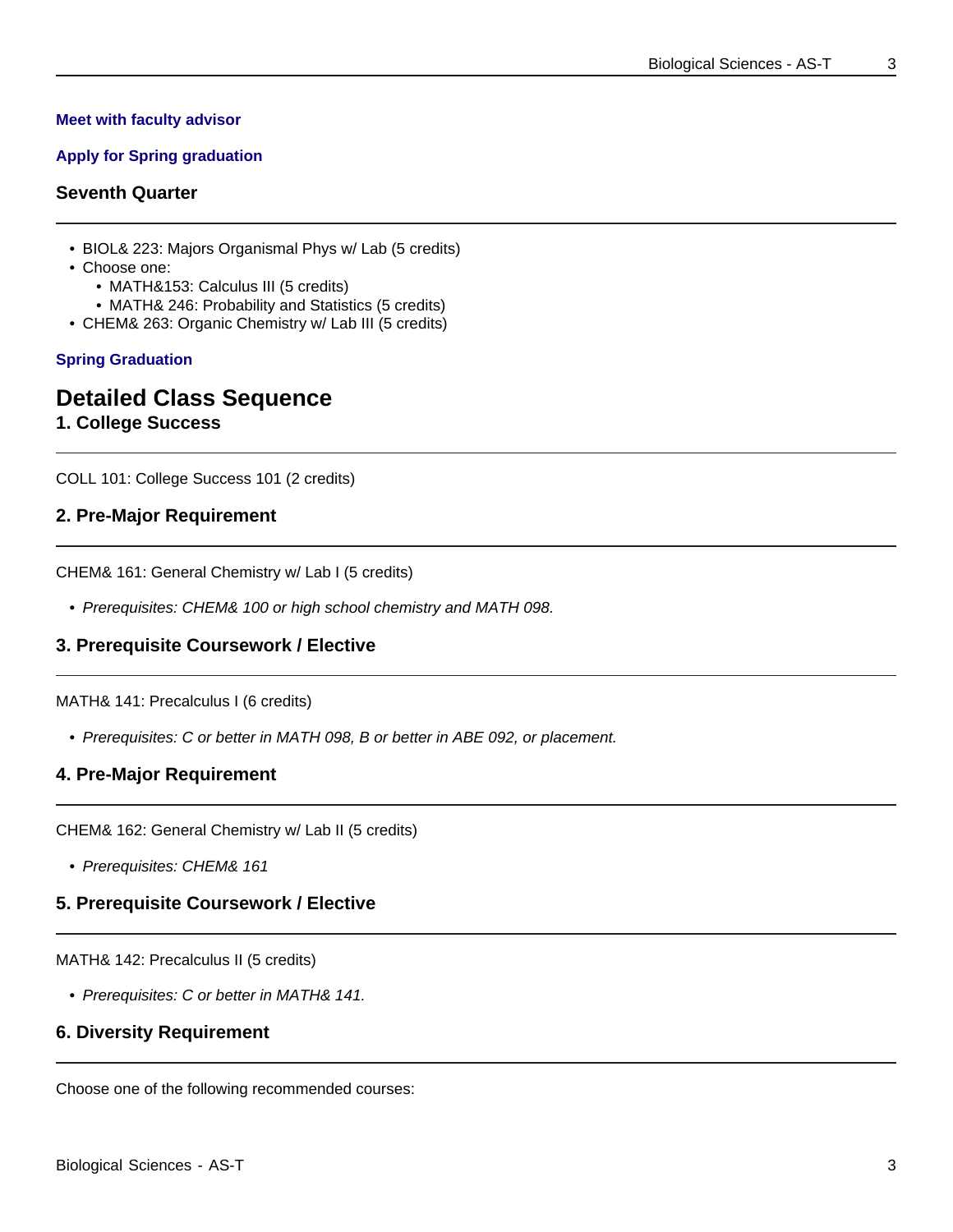- ANTH& 206: Cultural Anthropology (5 credits) • Fulfills [DIVR] requirement at WSU
- ART& 100: Art Appreciation (5 credits)
- CMST& 250: Intercultural Communication (5 credits)
- Fulfills [DIVR] requirement at WSU
- HIST& 128: World Civilization III (5 credits) • Fulfills [ROOT] requirement at WSU
- HUM 104: Ethics and Cultural Values (5 credits)
- HUM 210: Myths and Rites (5 credits)
- SOC& 101: Intro to Sociology (5 credits)

## **7. Pre-Major Requirement**

CHEM& 163: General Chemistry w/ Lab III (5 credits)

• Prerequisites: CHEM& 162

## **8. Communications Requirement**

ENGL& 101: English Comp I (5 credits)

• Prerequisites: College level reading and writing skills or completion of ENGL 099 or TECH 105 with a grade of C or better.

## **9. Social Science Requirement**

Choose one of these recommended courses:

- ANTH& 204: Archaeology (5 credits)
- CDS 101: Intro to Addictions/Chemical Dependency (5 credits)
- ECON 105: Introduction to Economics (5 credits)
- HIST& 128: World Civilization III (5 credits)
	- Fulfills [ROOT] requirement at WSU
- POLS& 202: American Government (5 credits)
- PSYC& 100: General Psychology (5 credits)
- SOC& 101: Intro to Sociology (5 credits)

## **10. Humanities Requirement**

Choose one of these recommended courses:

- ART& 100: Art Appreciation (5 credits)
- HUM 104: Ethics and Cultural Values (5 credits)
- MUSC& 105: Music Appreciation (5 credits)

## **11. Pre-Major Requirement**

BIOL& 221: Majors Ecology/Evolution w/ Lab (5 credits)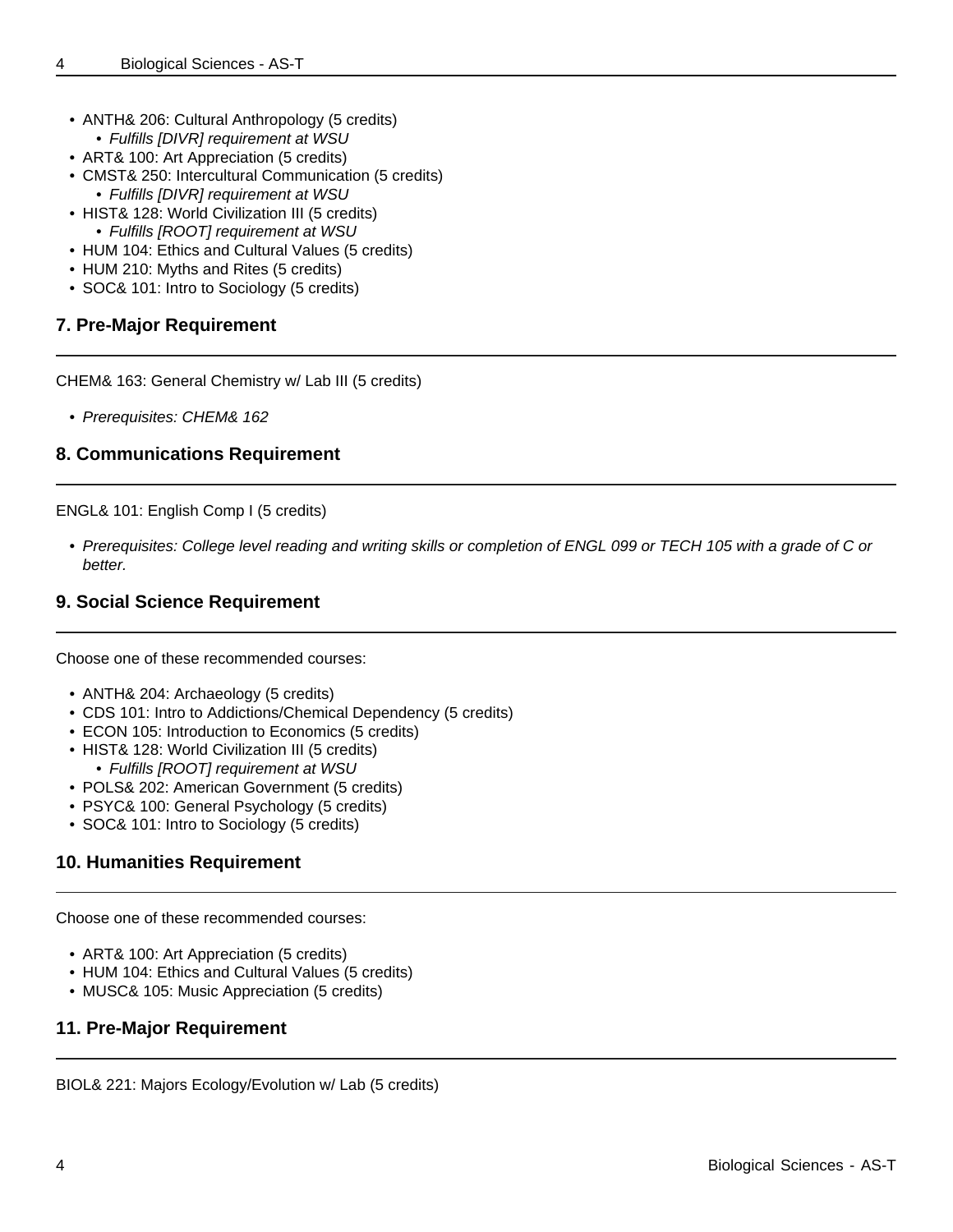## **12. Math Requirement**

MATH& 151: Calculus I (5 credits)

• Prerequisite: MATH& 142 with a grade of C or better.

## **13. Pre-Major Requirement**

CHEM& 261: Organic Chemistry w/ Lab I (5 credits)

• Prerequisite: CHEM& 163 or instructor permission.

## **14. Pre-Major Requirement**

BIOL& 222: Majors Cell/Molecular w/ Lab (5 credits)

• Prerequisite: BIOL& 221 with 2.0 or better.

## **15. Math Requirement**

MATH& 152: Calculus II (5 credits)

• Prerequisite: MATH& 151 with a grade of C or better.

## **16. Pre-Major Requirement**

CHEM& 262: Organic Chemistry w/ Lab II (5 credits)

• Prerequisite: CHEM& 261

#### **17. Pre-Major Requirement**

BIOL& 223: Majors Organismal Phys w/ Lab (5 credits)

• Prerequisite: BIOL& 222 with 2.0 or better.

## **18. Pre-Major Requirement**

Choose one:

- MATH& 153: Calculus III (5 credits)
	- Prerequisite: MATH& 152 with a grade of C or better.
- MATH 246: Probability and Statistics (5 credits)
	- Prerequisites: MATH 125 or MATH& 141 with a grade of C or better or placement.
	- Recommended course for transferring to UW